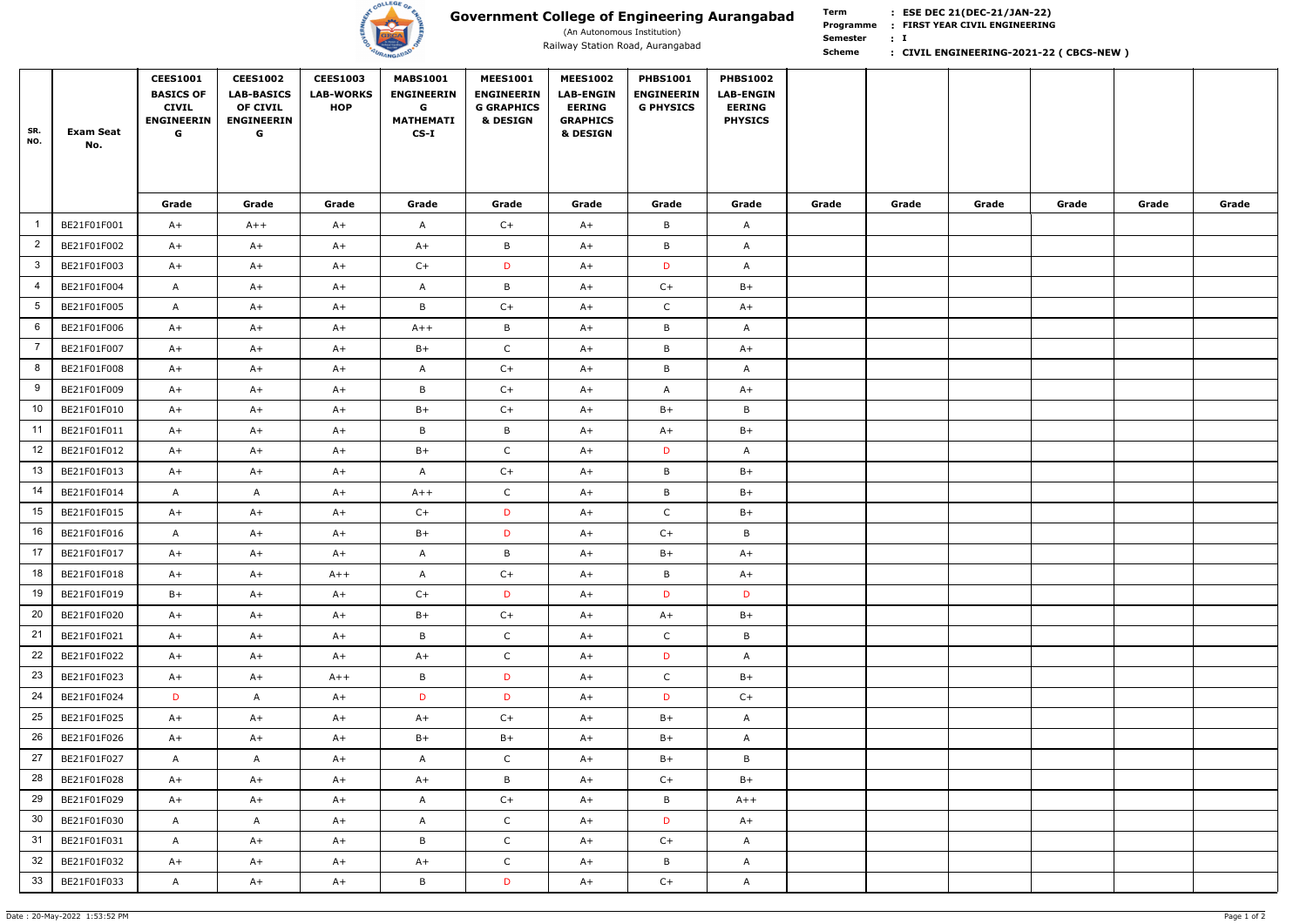

(An Autonomous Institution)

**Scheme**  Railway Station Road, Aurangabad **by Scheme Markett, CIVIL ENGINEERING-2021-22 ( CBCS-NEW )** 

**Term** 

## **FIRST YEAR CIVIL ENGINEERING Programme : :**

**I : Semester** 

| SR.<br>NO. | <b>Exam Seat</b><br>No. | <b>CEES1001</b><br><b>BASICS OF</b><br><b>CIVIL</b><br><b>ENGINEERIN</b><br>G | <b>CEES1002</b><br><b>LAB-BASICS</b><br><b>OF CIVIL</b><br><b>ENGINEERIN</b><br>G | <b>CEES1003</b><br><b>LAB-WORKS</b><br><b>HOP</b> | <b>MABS1001</b><br><b>ENGINEERIN</b><br>G<br><b>MATHEMATI</b><br>$CS-I$ | <b>MEES1001</b><br><b>ENGINEERIN</b><br><b>G GRAPHICS</b><br>& DESIGN | <b>MEES1002</b><br><b>LAB-ENGIN</b><br><b>EERING</b><br><b>GRAPHICS</b><br><b>&amp; DESIGN</b> | <b>PHBS1001</b><br><b>ENGINEERIN</b><br><b>G PHYSICS</b> | <b>PHBS1002</b><br><b>LAB-ENGIN</b><br><b>EERING</b><br><b>PHYSICS</b> |       |       |       |       |       |       |
|------------|-------------------------|-------------------------------------------------------------------------------|-----------------------------------------------------------------------------------|---------------------------------------------------|-------------------------------------------------------------------------|-----------------------------------------------------------------------|------------------------------------------------------------------------------------------------|----------------------------------------------------------|------------------------------------------------------------------------|-------|-------|-------|-------|-------|-------|
|            |                         | Grade                                                                         | Grade                                                                             | Grade                                             | Grade                                                                   | Grade                                                                 | Grade                                                                                          | Grade                                                    | Grade                                                                  | Grade | Grade | Grade | Grade | Grade | Grade |
| 34         | BE21F01F034             | $B+$                                                                          | $A+$                                                                              | $A+$                                              | B                                                                       | D                                                                     | $A+$                                                                                           | D                                                        | $B+$                                                                   |       |       |       |       |       |       |
| 35         | BE21F01F035             | $A+$                                                                          | $A+$                                                                              | $A+$                                              | $\mathsf{A}$                                                            | $\mathsf{C}$                                                          | $A+$                                                                                           | $A+$                                                     | $\mathsf{A}$                                                           |       |       |       |       |       |       |
| 36         | BE21F01F036             | $A+$                                                                          | $A+$                                                                              | $A+$                                              | B                                                                       | D                                                                     | $A+$                                                                                           | $C+$                                                     | $B+$                                                                   |       |       |       |       |       |       |
| 37         | BE21F01F038             | $\mathsf{A}$                                                                  | $A+$                                                                              | $A++$                                             | $\mathsf{A}$                                                            | $C+$                                                                  | $A+$                                                                                           | $C+$                                                     | $B+$                                                                   |       |       |       |       |       |       |
| 38         | BE21F01F039             | $\mathsf{A}$                                                                  | $A+$                                                                              | $A++$                                             | $B+$                                                                    | $\mathsf{C}$                                                          | $A+$                                                                                           | D                                                        | $A+$                                                                   |       |       |       |       |       |       |
| 39         | BE21F01F040             | $\mathsf{A}$                                                                  | $A+$                                                                              | $A+$                                              | $A+$                                                                    | $C+$                                                                  | $A+$                                                                                           | $\mathsf{B}$                                             | $A+$                                                                   |       |       |       |       |       |       |
| 40         | BE21F01F041             | $A++$                                                                         | $A+$                                                                              | $A+$                                              | $A+$                                                                    | A                                                                     | $A+$                                                                                           | $B+$                                                     | $A+$                                                                   |       |       |       |       |       |       |
| 41         | BE21F01F042             | $A+$                                                                          | $A+$                                                                              | $A+$                                              | $B+$                                                                    | $B+$                                                                  | $A+$                                                                                           | $\mathsf B$                                              | $\mathsf{A}$                                                           |       |       |       |       |       |       |
| 42         | BE21F01F043             | $\mathsf{A}$                                                                  | $A+$                                                                              | $A+$                                              | $C+$                                                                    | D                                                                     | $A+$                                                                                           | $\mathsf{C}$                                             | $B+$                                                                   |       |       |       |       |       |       |
| 43         | BE21F01F044             | $A+$                                                                          | $A+$                                                                              | $A+$                                              | $B+$                                                                    | $C+$                                                                  | $A+$                                                                                           | $\mathsf B$                                              | $B+$                                                                   |       |       |       |       |       |       |
| 44         | BE21F01F045             | $A+$                                                                          | $A+$                                                                              | $A+$                                              | $B+$                                                                    | $C+$                                                                  | $A+$                                                                                           | $\mathsf{A}$                                             | $A+$                                                                   |       |       |       |       |       |       |
| 45         | BE21F01F046             | $\mathsf{A}$                                                                  | $\mathsf{A}$                                                                      | $A+$                                              | $B+$                                                                    | $\mathsf{C}$                                                          | $A+$                                                                                           | D                                                        | B                                                                      |       |       |       |       |       |       |
| 46         | BE21F01F047             | $A+$                                                                          | $A+$                                                                              | $A+$                                              | $\mathsf{A}$                                                            | $\mathsf{C}$                                                          | $A+$                                                                                           | $B+$                                                     | $A+$                                                                   |       |       |       |       |       |       |
| 47         | BE21F01F048             | $B+$                                                                          | $A+$                                                                              | $A+$                                              | $C+$                                                                    | $\mathsf{C}$                                                          | $A+$                                                                                           | $C+$                                                     | B                                                                      |       |       |       |       |       |       |
| 48         | BE21F01F051             | $A+$                                                                          | $A+$                                                                              | $A+$                                              | $B+$                                                                    | $\mathsf{C}$                                                          | $A+$                                                                                           | $C+$                                                     | $C+$                                                                   |       |       |       |       |       |       |
| 49         | BE21F01F052             | $\mathsf{A}$                                                                  | A                                                                                 | $A+$                                              | B                                                                       | $C+$                                                                  | $A+$                                                                                           | D                                                        | $C+$                                                                   |       |       |       |       |       |       |
| 50         | BE21F01F053             | $A+$                                                                          | $A+$                                                                              | $A+$                                              | $B+$                                                                    | $C+$                                                                  | $A+$                                                                                           | $C+$                                                     | $\mathsf{A}$                                                           |       |       |       |       |       |       |
| 51         | BE21F01F054             | $A+$                                                                          | $A+$                                                                              | $A+$                                              | $A+$                                                                    | B                                                                     | $A+$                                                                                           | $\mathsf{B}$                                             | $A+$                                                                   |       |       |       |       |       |       |
| 52         | BE21F01F055             | $A+$                                                                          | $A+$                                                                              | $A+$                                              | $\mathsf{A}$                                                            | B                                                                     | $A+$                                                                                           | $\mathsf B$                                              | $\mathsf{A}$                                                           |       |       |       |       |       |       |
| 53         | BE21F01F056             | $A+$                                                                          | $A+$                                                                              | $A+$                                              | $\mathsf{A}$                                                            | $C+$                                                                  | $A+$                                                                                           | $B+$                                                     | $A+$                                                                   |       |       |       |       |       |       |
| 54         | BE21F01F058             | $A+$                                                                          | $A+$                                                                              | $A+$                                              | $\mathsf{A}$                                                            | B                                                                     | $A+$                                                                                           | D                                                        | A                                                                      |       |       |       |       |       |       |
| 55         | BE21F01F059             | $A+$                                                                          | $A++$                                                                             | $A+$                                              | $\mathsf{A}$                                                            | $C+$                                                                  | $A+$                                                                                           | $A+$                                                     | $A+$                                                                   |       |       |       |       |       |       |
| 56         | BE21F01F060             | $A+$                                                                          | $A+$                                                                              | $A+$                                              | $A+$                                                                    | $\mathsf{C}$                                                          | $A+$                                                                                           | $A+$                                                     | $A++$                                                                  |       |       |       |       |       |       |
| 57         | BE21F01F061             | $A++$                                                                         | $A+$                                                                              | $A+$                                              | $B+$                                                                    | B                                                                     | $A+$                                                                                           | $\mathsf B$                                              | $\mathsf{A}$                                                           |       |       |       |       |       |       |
| 58         | BE21F01F062             | $A++$                                                                         | $A+$                                                                              | $A+$                                              | $A+$                                                                    | $B+$                                                                  | $A+$                                                                                           | $A+$                                                     | $A++$                                                                  |       |       |       |       |       |       |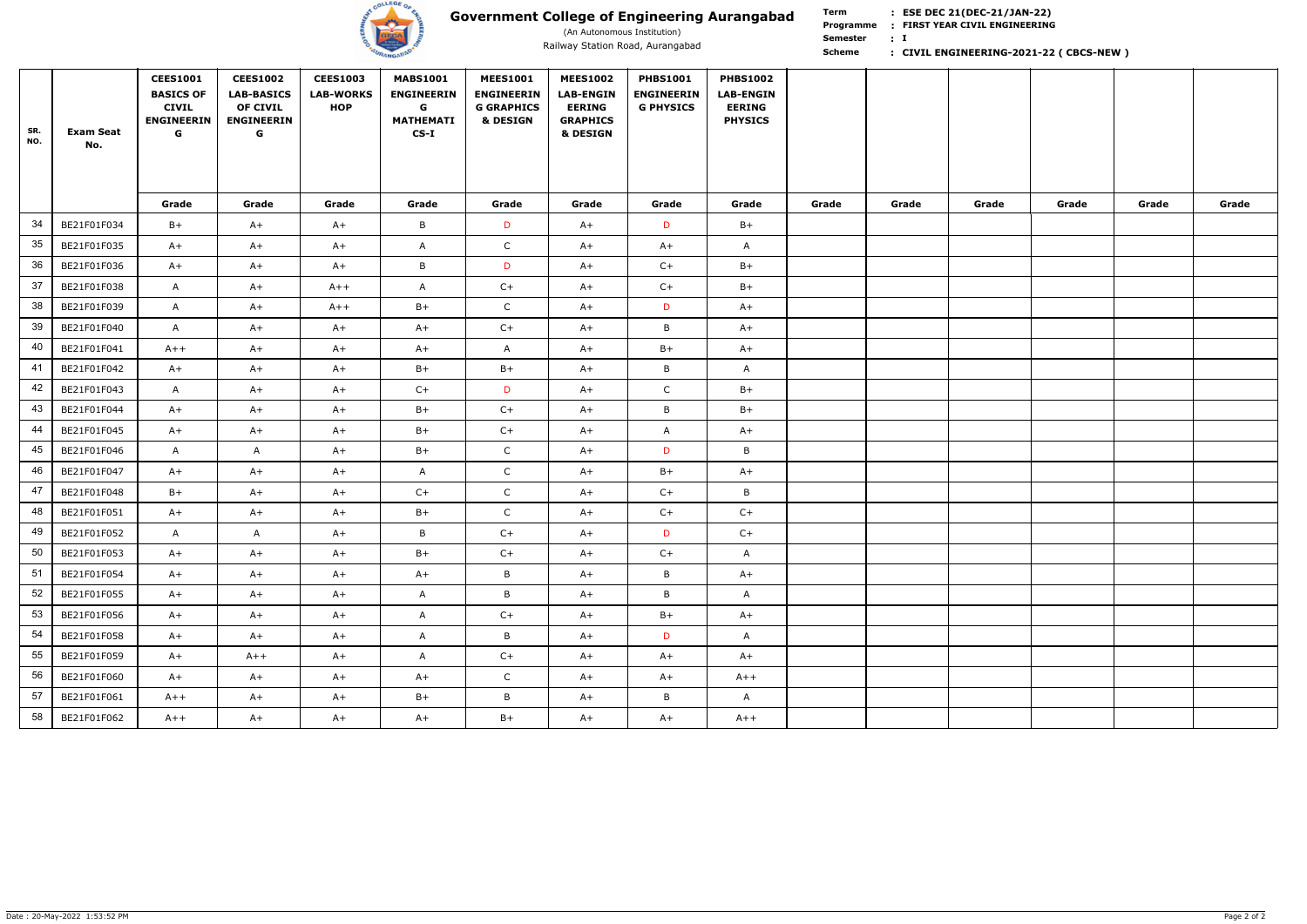

(An Autonomous Institution)

**Term Scheme FIRST YEAR CIVIL ENGINEERING Programme : I : Semester :** Railway Station Road, Aurangabad **Call Concrete Scheme CIVIL ENGINEERING-2016-17 (CBCS)** 

| SR.<br>NO.     | <b>Exam Seat</b><br>No. | <b>MA1001</b><br><b>Engineering</b><br><b>Mathematic</b><br>$s - I$ | <b>BS1001</b><br><b>Engineering</b><br><b>Physics</b> | CE1001<br><b>Basics of</b><br><b>Civil</b><br><b>Engineering</b> |                                                                         |                                                    |       |       |       |       |       |       |       |       |       |
|----------------|-------------------------|---------------------------------------------------------------------|-------------------------------------------------------|------------------------------------------------------------------|-------------------------------------------------------------------------|----------------------------------------------------|-------|-------|-------|-------|-------|-------|-------|-------|-------|
|                |                         | Grade                                                               | Grade                                                 | Grade                                                            | Grade                                                                   | Grade                                              | Grade | Grade | Grade | Grade | Grade | Grade | Grade | Grade | Grade |
|                | BE18F01F056             | D                                                                   | D                                                     | $\mathsf{C}$                                                     |                                                                         |                                                    |       |       |       |       |       |       |       |       |       |
| SR.<br>NO.     | <b>Exam Seat</b><br>No. | <b>BS1001</b><br><b>Engineering</b><br><b>Physics</b><br>Grade      | Grade                                                 | Grade                                                            | Grade                                                                   | Grade                                              | Grade | Grade | Grade | Grade | Grade | Grade | Grade | Grade | Grade |
| $\overline{2}$ | BE19F01F071             | $A+$                                                                |                                                       |                                                                  |                                                                         |                                                    |       |       |       |       |       |       |       |       |       |
| SR.<br>NO.     | <b>Exam Seat</b><br>No. | <b>MA1001</b><br><b>Engineering</b><br><b>Mathematic</b><br>$s - I$ | <b>BS1001</b><br><b>Engineering</b><br><b>Physics</b> | <b>HS1001</b><br>Communica<br>tion Skills                        | <b>CE1001</b><br><b>Basics of</b><br><b>Civil</b><br><b>Engineering</b> | ET1099<br><b>Engineering</b><br><b>Exploration</b> |       |       |       |       |       |       |       |       |       |
|                |                         | Grade                                                               | Grade                                                 | Grade                                                            | Grade                                                                   | Grade                                              | Grade | Grade | Grade | Grade | Grade | Grade | Grade | Grade | Grade |
| $\overline{3}$ | BE20F01F035             | D                                                                   | D                                                     | D                                                                | $\mathsf B$                                                             | D                                                  |       |       |       |       |       |       |       |       |       |
| $\overline{4}$ | BE20F01F064             | D                                                                   | D                                                     | $A+$                                                             | $A+$                                                                    | D                                                  |       |       |       |       |       |       |       |       |       |